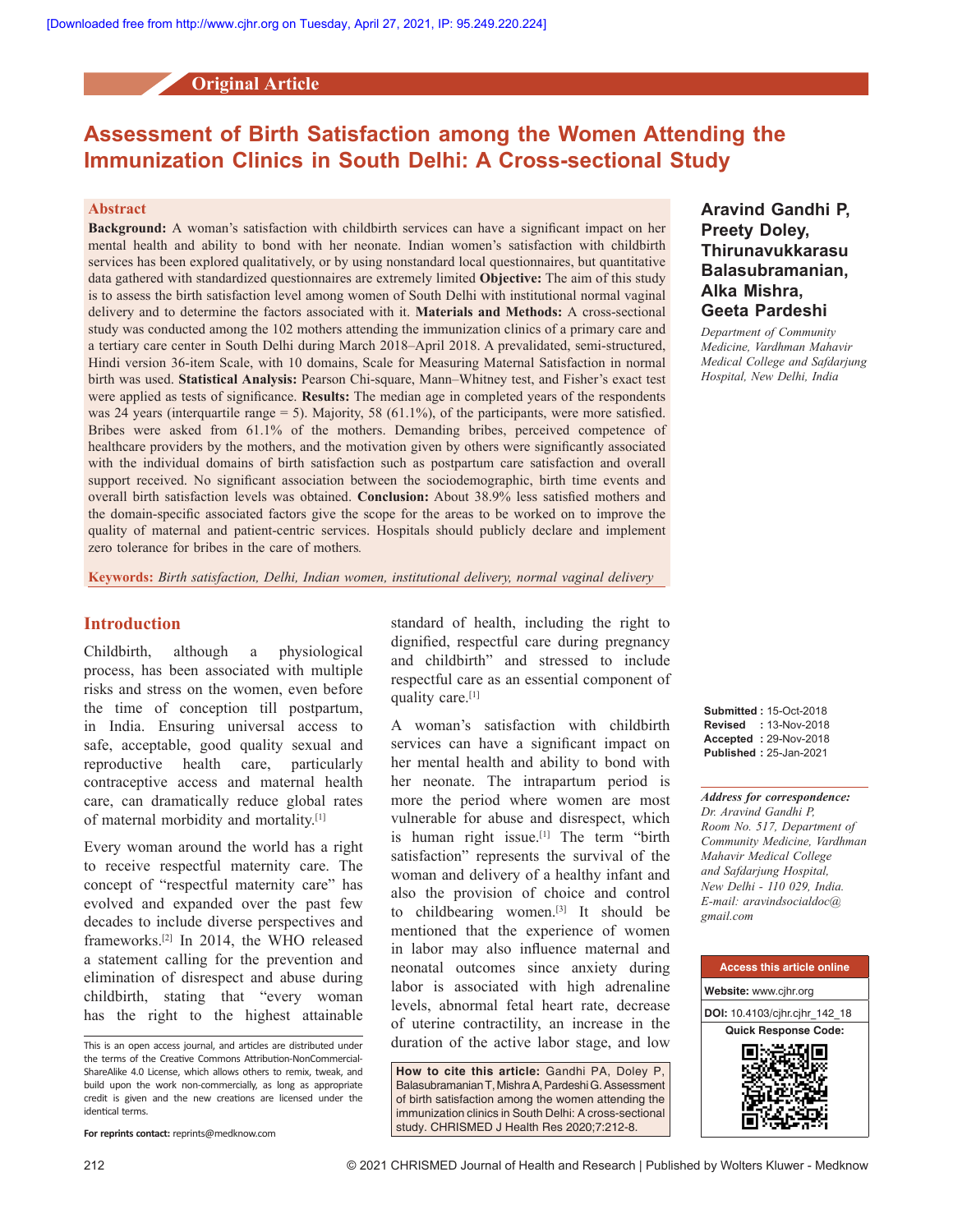Gandhi, *et al*.: Birth satisfaction of women in South Delhi

Apgar scores.<sup>[4]</sup> On the other hand, the emotional support, guidance, and comfort measures may reduce anxiety, fear, and therefore, their adverse effects.<sup>[4]</sup>

Birth satisfaction and respectful maternal care have direct impact on the percentage of institutional deliveries. Hence, this acquires higher relevance in the Indian scenario because institutional birth in our country is only 78%, and 38% of the women do not receive any postnatal care within 2 days and thus contributing to poor maternal mortality ratio (MMR) of 130 in India.<sup>[5,6]</sup>

The National Health Policy of India released in 2017 promises providing health care with dignity to its subjects, which is in line with the WHO' stand on childbirth care and ensuring a women-friendly environment in the public-health facility.[1,7]

Knowing postnatal women's opinions and satisfaction with services makes the services more women-friendly and women-oriented. Indian women's satisfaction with childbirth services has been explored qualitatively, or by using nonstandard local questionnaires, but scientific data gathered with standardized questionnaires are extremely limited.[8] Particularly in Delhi, we could not find any quantitative assessment of birth satisfaction with validated questionnaires. Hence, in the present study we have focused on assessing the birth satisfaction level among the women of South Delhi with institutional normal delivery, quantitatively, and analyzing the factors associated with the levels of birth satisfaction.

# **Materials and Methods**

A cross-sectional study was conducted among the mothers attending the immunization clinics of a Primary Care Maternal and Child Welfare center and a tertiary care hospital in South Delhi during March 2018–April 2018. A sample size of 86 was calculated, by taking the prevalence of birth satisfaction to be 68.7% from Jha *et al*. study,[8] absolute error of 10%. Considering the nonresponse rate as 20%, the final sample size was calculated as 102.

## **Inclusion criteria**

Mothers who had a normal vaginal delivery in an institution and attending the above immunization clinics for the 1<sup>st</sup>, 2nd, and 3rd Pentavalent/Oral Polio Vaccine/Injectable Polio Vaccine dose were included in the study.

## **Exclusion criteria**

Mothers attending the immunization clinics with children aged more than 12 months, women who underwent cesarean section or developed complications after vaginal delivery and home-based delivery were excluded from the study.

Complete enumeration by consecutive sampling, according to the eligibility criteria, was done for 10 days, to meet the required sample size.

| participants $(n=95)$    |           |                       |  |
|--------------------------|-----------|-----------------------|--|
| Characteristic           | $n\ (\%)$ | 95% CI for percentage |  |
| Age (years)              |           |                       |  |
| $\leq 20$                | 13(13.7)  | $7.4 - 21.1$          |  |
| >21                      | 82 (86.3) | 78.9-92.6             |  |
| <b>Education</b> status  |           |                       |  |
| Postgraduate             | 2(2.1)    | $0.3 - 7.4$           |  |
| Graduate                 | 16(16.8)  | $9.5 - 24.2$          |  |
| Senior secondary         | 20(21.1)  | 12.6-29.5             |  |
| Secondary                | 20(21.1)  | 12.6-29.5             |  |
| Middle                   | 15(15.8)  | $9.5 - 23.2$          |  |
| Primary                  | 14(14.7)  | $8.4 - 23.1$          |  |
| Just literate            | 5(5.3)    | $1.1 - 9.5$           |  |
| Illiterate               | 3(3.2)    | $0.7 - 9.0$           |  |
| <b>Employment status</b> |           |                       |  |
| Employed                 | 5(5.3)    | $1.1 - 9.5$           |  |
| Home maker               | 90 (94.7) | 90.5-98.9             |  |
| Family type              |           |                       |  |
| Nuclear                  | 46 (48.4) | 38.9-57.9             |  |
| Joint                    | 49 (51.6) | $42.1 - 61.1$         |  |
| Socioeconomic category   |           |                       |  |
| <b>Upper lower</b>       | 22(23.2)  | 14.7-31.6             |  |
| Lower middle             | 45 (47.4) | 36.9-56.8             |  |
| Upper middle             | 28 (29.4) | 20-37.9               |  |

**Table 1: Sociodemographic characteristics of the study** 

CI: Confidence interval

The variables studied were – religion, the area of residence, educational status, family type, primi status of parity, place of delivery, breastfeeding characteristics, and the presence of birth attendant.

A semi-structured, interviewer-administered Hindi (local language in Delhi) questionnaire which includes sociodemographic data and a validated scale for measuring maternal satisfaction – Scale for Measuring Maternal Satisfaction in normal birth (SMMS-normal birth) – was used.<sup>[8,9]</sup> Six interviewers, who were the 6<sup>th</sup>-semester MBBS students, were oriented and trained for data collection, to ensure uniformity in eliciting the responses.

SMMS-normal birth consists of 36 items and 10 subscales, which measures 10 domains associated with childbirth satisfaction.<sup>[8,9]</sup> Factors considered in the scale are as follows: perception of health professionals; nursing care in labor; comforting; information and involvement in decision–making; meeting baby; postpartum care; hospital room; hospital facilities; respect for privacy and meeting expectations. The cutoff score was calculated as 105.5 for SMMS-normal birth and the scores above cutoff value indicate more satisfied and below that indicates less satisfied with the childbirth care received.<sup>[8]</sup>

Permission was obtained from the authors of the SMMS scale and the validated Hindi version of SMMS scale, to use it in our study.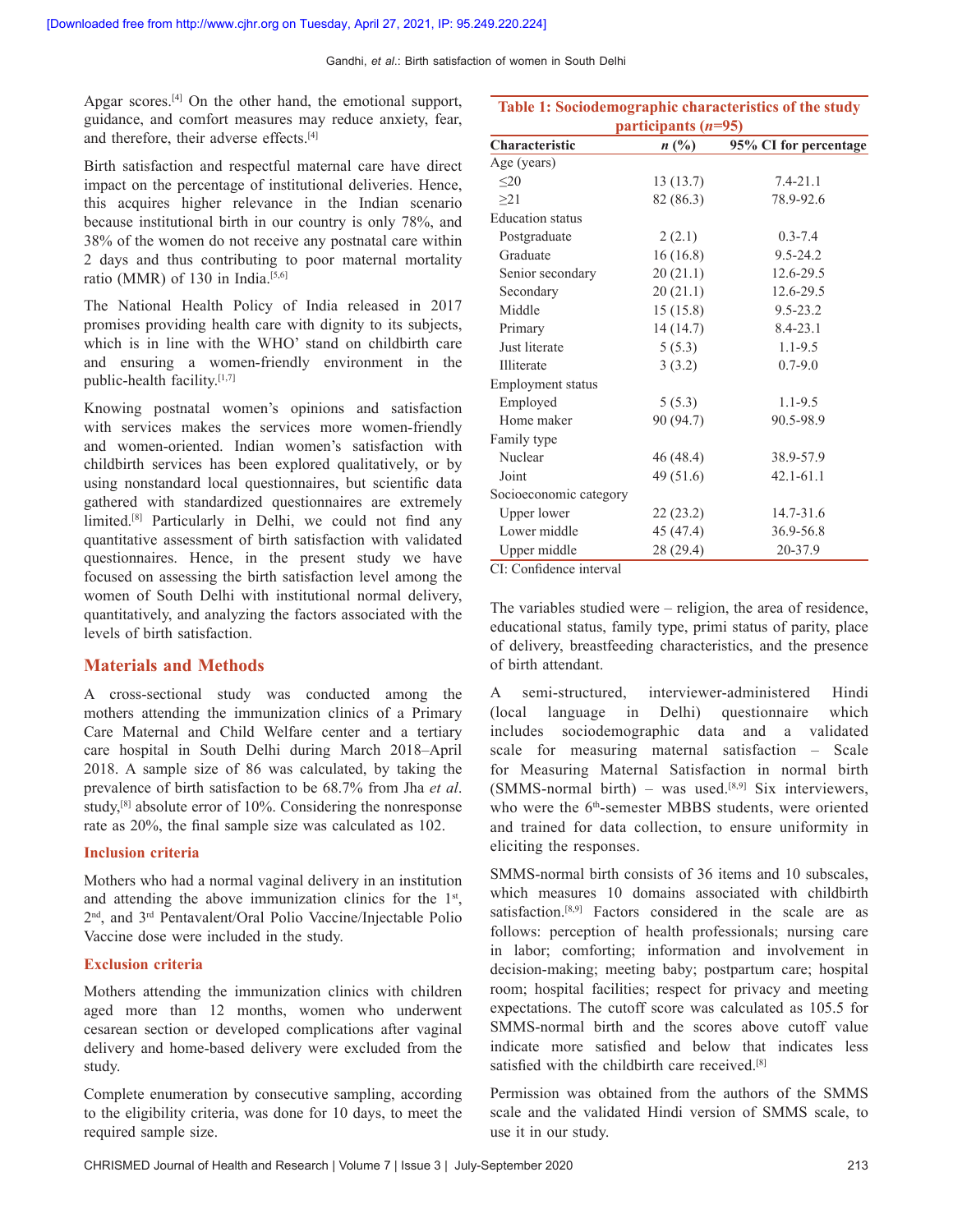| Gandhi, et al.: Birth satisfaction of women in South Delhi |  |
|------------------------------------------------------------|--|
|------------------------------------------------------------|--|

| Table 2: Distribution of the participants according to the birth characteristics of mothers |                |                       |  |  |
|---------------------------------------------------------------------------------------------|----------------|-----------------------|--|--|
| Characteristic                                                                              | $n(^{0}/_{0})$ | 95% CI for percentage |  |  |
| Primi status $(n=94)$                                                                       |                |                       |  |  |
| Primi-Para                                                                                  | 56 (58.9)      | 49.5-68.4             |  |  |
| Multi-Para                                                                                  | 39(41.1)       | 31.6-50.5             |  |  |
| Place of delivery $(n=94)$                                                                  |                |                       |  |  |
| Public/government institute                                                                 | 86 (91.5)      | 86.2-96.8             |  |  |
| Private institute                                                                           | 8(8.5)         | $3.2 - 13.8$          |  |  |
| Person conducting delivery $(n=94)$                                                         |                |                       |  |  |
| Doctor                                                                                      | 75 (79.8)      | 71.3-88.3             |  |  |
| Nurse/ANM                                                                                   | 19(20.2)       | 11.7-28.7             |  |  |
| Presence of birth attendant $(n=95)$                                                        |                |                       |  |  |
| Yes                                                                                         | 55 (57.9)      | 48.4-68.4             |  |  |
| No                                                                                          | 40(42.1)       | 31.6-51.6             |  |  |
| Motivation for Institutional delivery $(n=95)$                                              |                |                       |  |  |
| Yes                                                                                         | 33(34.7)       | 25.3-44.2             |  |  |
| No                                                                                          | 62(65.3)       | 55.8-74.7             |  |  |
| Time of initiation of breastfeeding $(n=95)$                                                |                |                       |  |  |
| Within 30 min of delivery                                                                   | 16(16.8)       | $9.5 - 25.3$          |  |  |
| After 30 min of delivery                                                                    | 79 (83.2)      | 74.7-90.5             |  |  |
| Instructions given regarding breastfeeding $(n=95)$                                         |                |                       |  |  |
| Yes                                                                                         | 55 (57.9)      | 48.4-67.4             |  |  |
| No                                                                                          | 40(42.1)       | 32.6-51.6             |  |  |
| Bribes asked by hospital staff (as reported) $(n=95)$                                       |                |                       |  |  |
| Yes                                                                                         | 58 $(61.1)$    | 51.6-70.5             |  |  |
| N <sub>0</sub>                                                                              | 37(38.9)       | 29.5-48.4             |  |  |

ANM: Auxiliary nurse midwife, CI: Confidence interval

Data entry was done on Microsoft excel spreadsheet, which was cross-checked and analyzed using the statistical software  SPSS version 21.0 (IBM Corp, Armonk, NY). Descriptive statistics (tables and pie charts) were used to present the data. Pearson Chi-square, Mann–Whitney test, and Fisher's exact test were applied to determine the significance between variables and the birth satisfaction. A value of *P* < 0.05 was considered to be statistically significant.

Approval was obtained from the Institutional Ethical Committee of Vardhman Mahavir Medical College and Safdarjung Hospital (S.No IEC/Sub/VMMC/SJH/ Project/March/2018/5), before the start of the study. After explaining the details of the study to the participants in Hindi and assuring total confidentiality of their information, written informed consent was taken from each study participant.

# **Results**

The response rate was 93.1% (95 out of 102 forms were completed). The median age in completed years of the respondents was 24 years (95% confidence interval 24–25 years) (interquartile range  $[IOR] = 5$  years).

Majority of the participants, 82 (86.3%) were in the age group of above 20 years and 90 (94.7%) were homemakers. Only 3 (3.2%) of the participating mothers reported as illiterates. The participants were almost equally distributed between nuclear 46  $(48.4\%)$  and joint 49  $(51.6\%)$  family, in numbers. Majority of the participants, 45 (47.4%), belonged to lower middle socioeconomic class, whereas 28 (29.4%) and 22 (23.2%) participants belonged to upper middle and upper lower class, respectively, according to Revised Kuppuswamy' scale [Table 1].

Most of the participants, 56 (58.9%) were primiparous, i.e., giving birth for the first time. Majority of the deliveries, i.e., 86 (91.5%) were conducted in the government institutes such as hospitals and dispensaries, whereas 8 (8.5%) of the deliveries were conducted in private hospitals. The deliveries were conducted by the doctors for the majority of the participants, i.e., 75 (79.8%) and the rest 19 (20.2%) were conducted by the nurses or auxiliary nurse midwives (ANMs). Birth attendants were allowed by the hospitals during the majority of the deliveries (57.9%). Among the participating women, 62 (65.3%) reported that they did not get any motivation for institutional delivery, from others such as ASHAs, ANMs, or family members. The time of initiation of breastfeeding was >30 min from delivery among the majority of the participants (83.2%), even though instructions regarding proper breastfeeding practices were provided to 57.9% of the study participants [Table 2].

Majority of the participants, 58 (61.1%), reported that bribes were asked by the hospital staff during and postdelivery [Table 2].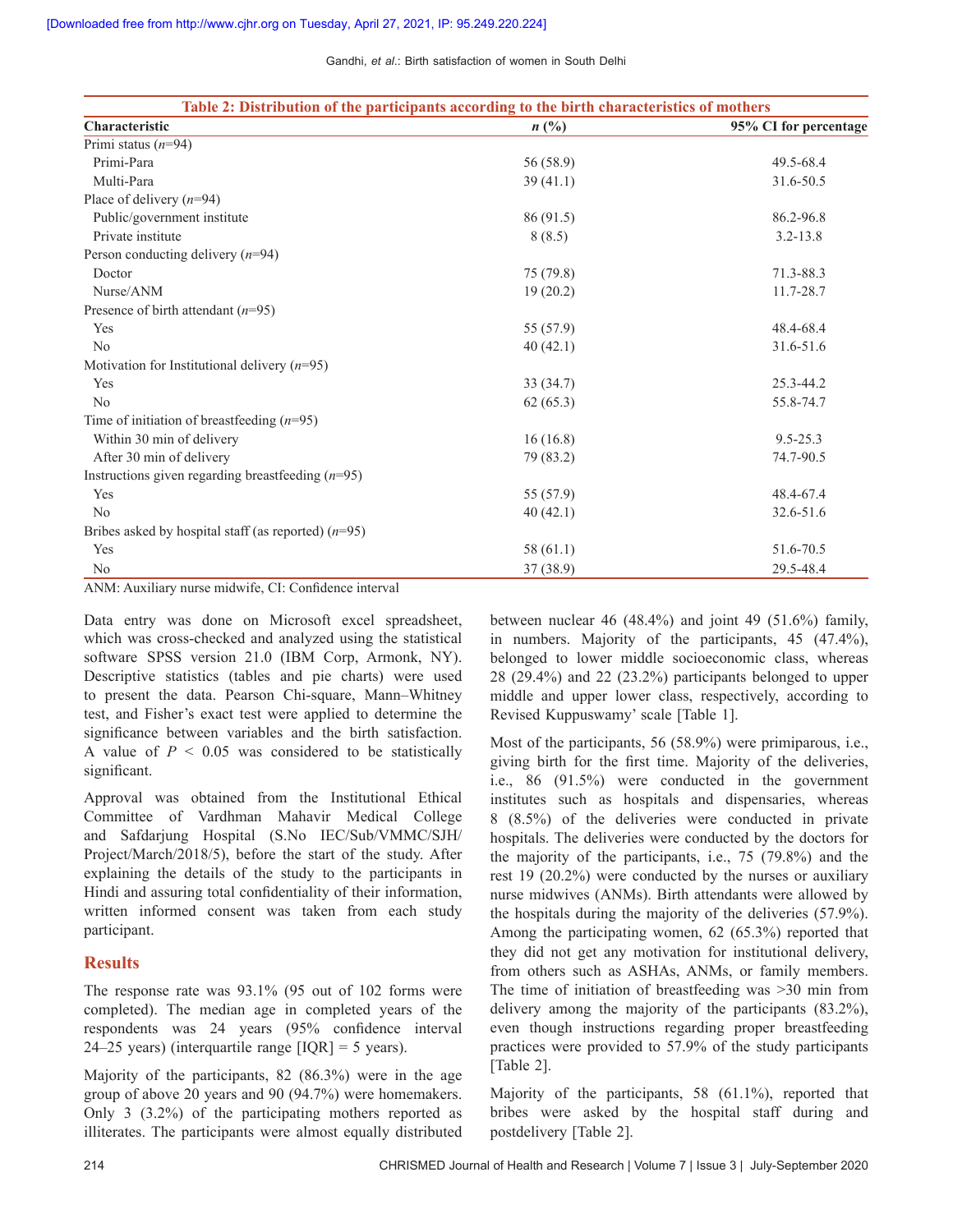The Birth Satisfaction Scale scores derived for the participants were found to be nonnormally distributed  $(P = 0.008)$ , by applying Shapiro–Wilk' test.

The median birth satisfaction score of the respondents was 123 (IQR  $=$  42). Among the mothers who participated in the study, 58 (61.1%) were more satisfied with the services and experiences during the child-birth.

The scores of the 10 subdomains of the birth satisfaction scale were analyzed individually. All the 10 domains of the Birth Satisfaction Scale - Hospital facilities  $(P < 0.001)$ , postpartum care  $(P = 0.002)$ , information received and involvement in decision making  $(P = 0.001)$ , meeting the baby  $(P = 0.001)$ , intrapartum care  $(P = 0.007)$ , overall support received  $(P = 0.001)$ , expectations from institutional birth  $(P < 0.001)$ , privacy  $(P < 0.001)$ , compassion and respect (*P* < 0.001), experiences of having institutional birth  $(P < 0.001)$  were found to be not normally distributed, by Shapiro–Wilk test. Hence, median scores for each domain were calculated [Table 3].

There was no significant association of birth satisfaction levels with any of the sociodemographic variables [Table 4] and birth characteristics [Table 5].

As the subdomain scores were not normally distributed, Mann–Whitney U-test was used to determine the association between the individual domain and the factors.

Mothers who were homemakers (median = 15) had significantly better scores than the employed mothers (median  $= 7$ ) for the domain of "Information" received and involvement in decision making"  $(U = 68, P = 0.009)$ .

Multiparous women (median  $= 14$ ) scored significantly higher than the primipara (median  $= 11$ ) in the domain of "Expectations from institutional birth" ( $U = 701$ ,  $P = 0.003$ ).

Mothers from nuclear family (median = 14) scored better than the ones from joint family (median  $= 11$ ) in the domain of "Expectations from institutional

| Table 3: Median scores of subdomains of the birth |  |
|---------------------------------------------------|--|
| satisfaction scale for the participants           |  |

| Sub-domains of the birth satisfaction scale    | Median      |  |  |
|------------------------------------------------|-------------|--|--|
| (maximum score)                                | (Q1, Q3)    |  |  |
| Hospital facilities (25)                       | 19 (11, 22) |  |  |
| Postpartum care (30)                           | 18 (12,24)  |  |  |
| Information received and involvement in        | 15(9,18)    |  |  |
| $decision$ making $(25)$                       |             |  |  |
| Meeting the baby $(15)$                        | 10(7,12)    |  |  |
| Intrapartum care $(30)$                        | 22(19,27)   |  |  |
| Overall support received (10)                  | 6(4,8)      |  |  |
| Expectations from institutional birth (15)     | 12(10,14)   |  |  |
| Privacy $(10)$                                 | 7(5,10)     |  |  |
| Compassion and respect (10)                    | 6(5,8)      |  |  |
| Experiences of having institutional birth (10) | 8(7.10)     |  |  |

birth"  $(U = 802, P = 0.014)$ . Mothers from joint family (median  $= 11$ ) scored better than the ones from nuclear family (median  $= 9$ ) in the domain of "meeting the baby ( $U = 816.5$ ,  $P = 0.02$ )."

Mothers whose deliveries were conducted by nurses/ANMs  $(median = 16)$  had significantly lesser scores than the ones delivered by doctors (median  $= 19$ ) in "postpartum care satisfaction ( $U = 499.5$ ,  $P = 0.045$ )."

Mothers who had received motivation for an institutional delivery from others such as family, ASHAs, ANMs scored higher than the ones without such motivation in the domains of "Hospital facilities" (median 21 vs. 17; *U* = 723, *P* = 0.019), "Information received and involvement in decision-making" (median 16 vs. 13;  $U = 766.5$ ,  $P = 0.044$ ), "Intrapartum Care" (median 24 vs. 22; *U* = 768, *P* = 0.046), and "Overall support received (median 6 vs. 5;  $U = 746.5$ ,  $P = 0.029$ )."

Participants who reported that bribes were demanded by the hospital staff (median  $= 5$ ) scored less than that of the ones who were not asked to pay off bribes (median  $= 6$ ) in the "Overall support received  $(U = 799, P = 0.034)$ ."

## **Discussion**

In the present study, 61.1% of the mothers who had delivered in institutions, were more satisfied with their childbirth experience, which is similar to the satisfaction level of 68.7% reported by Jha *et al.*[8] at Chattishgarh, India. Studies from Ethiopia done by Bitew *et al*. [10] and Tayelgn *et al.*[11] revealed maternal satisfaction levels of 81.7% and 61.9%, respectively and Melese *et al.*[12] reported between 2.4% and 21%. Matejić *et al*. [13] in their study at Serbia reported a childbirth satisfaction level of  $74.6\% - 82.2\%$ . Christiaens and Bracke<sup>[14]</sup> in his cross‑national study of the Netherlands and Belgium reported a high childbirth satisfaction (mean  $= 4.21$ ; standard deviation  $= 0.53$ ) among the women. Domingues *et al.*[15] reported a satisfaction level of 67%, the proportion of mothers who were completely satisfied with health-care ranges. A study by Mohammad *et al.*[16] from Jordan revealed that 75% of women were dissatisfied with the child-birth services. Studies conducted in Bangladesh and South Australia indicated that the level of maternal satisfaction on delivery care was 92.3% and 86.1%, respectively.[10] The difference in the satisfaction levels of our study from other studies may be explained by the difference in ethnicities, culture, and the different expectation levels among the mothers, especially in the western countries where it is high. The study tools used to assess the satisfaction levels were also different, which might have also contributed to the difference.

Since only mothers of live-births were included in our study, the "Halo effect" could have played a major role resulting in majority of mothers expressing higher levels of birth satisfaction, since delivering a live child was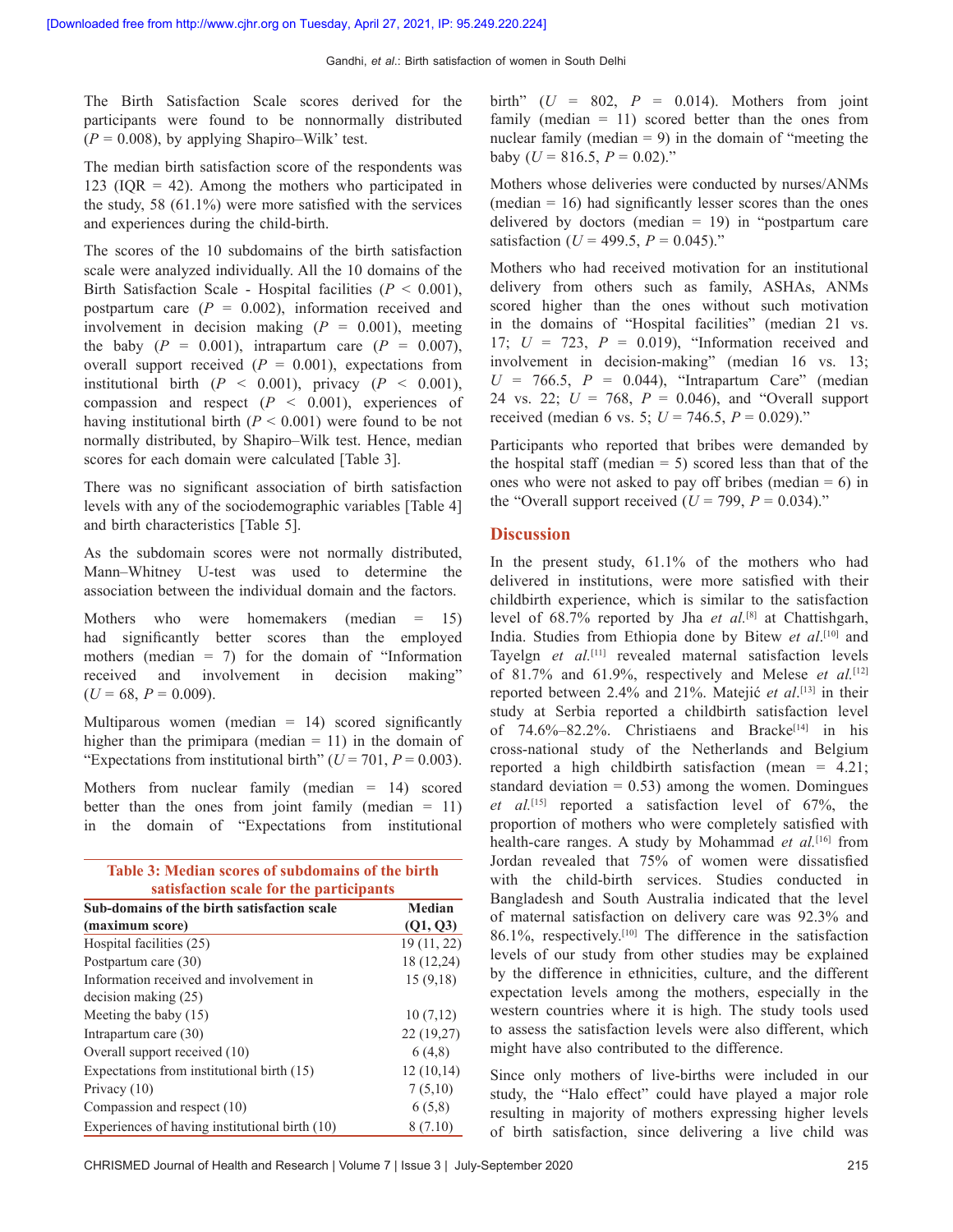Gandhi, *et al*.: Birth satisfaction of women in South Delhi

| Table 4: Association of birth satisfaction levels with sociodemographic characteristics $(n=95)$ |                                   |                |               |          |                  |
|--------------------------------------------------------------------------------------------------|-----------------------------------|----------------|---------------|----------|------------------|
| Socio demographic characteristics                                                                | Birth satisfaction levels $(\% )$ |                | Total $(\% )$ | $\chi^2$ | $\boldsymbol{P}$ |
|                                                                                                  | <b>Less satisfied</b>             | More satisfied |               |          |                  |
| Age groups (years)                                                                               |                                   |                |               |          |                  |
| $\leq$ 20                                                                                        | 6(46.2)                           | 7(53.8)        | 13 (100)      | 0.329    | 0.566            |
| $\geq$ 21                                                                                        | 31(37.8)                          | 51(62.2)       | 5(100)        |          |                  |
| Employment status                                                                                |                                   |                |               |          |                  |
| Employed                                                                                         | 3(60)                             | 2(40)          | 5(100)        |          | $0.374*$         |
| Home-maker                                                                                       | 34(37.8)                          | 56(62.2)       | 90(100)       |          |                  |
| Socioeconomic category                                                                           |                                   |                |               |          |                  |
| Upper lower                                                                                      | 4(18.2)                           | 18(81.8)       | 22(100)       | 5.220    | 0.074            |
| Lower middle                                                                                     | 20(44.4)                          | 25(55.6)       | 45(100)       |          |                  |
| Upper middle                                                                                     | 13(46.4)                          | 15(53.6)       | 28 (100)      |          |                  |
| Type of family                                                                                   |                                   |                |               |          |                  |
| Nuclear                                                                                          | 18(31.1)                          | 28(60.9)       | 46(100)       | 0.001    | 0.972            |
| Joint                                                                                            | 19(38.8)                          | 30(61.2)       | 49 (100)      |          |                  |
| *Fisher's exact test                                                                             |                                   |                |               |          |                  |

| Table 5: Association of birth satisfaction levels with birth characteristics $(n=95)$ |                       |                               |               |          |                  |
|---------------------------------------------------------------------------------------|-----------------------|-------------------------------|---------------|----------|------------------|
| <b>Birth characteristics</b>                                                          |                       | Birth satisfaction levels (%) |               | $\chi^2$ | $\boldsymbol{P}$ |
|                                                                                       | <b>Less satisfied</b> | <b>More satisfied</b>         | Total $(\% )$ |          |                  |
| Primi status                                                                          |                       |                               |               |          |                  |
| Primi                                                                                 | 22(39.3)              | 34(60.7)                      | 56 (100)      | 0.007    | 0.935            |
| Multi                                                                                 | 15(38.5)              | 24(61.5)                      | 39 (100)      |          |                  |
| Place of delivery-run by*                                                             |                       |                               |               |          |                  |
| Government                                                                            | 36(41.9)              | 50(58.1)                      | 86 (100)      |          | $0.142*$         |
| Private                                                                               | 1(12.5)               | 7(87.5)                       | 8 (100)       |          |                  |
| Delivered by*                                                                         |                       |                               |               |          |                  |
| Doctor                                                                                | 29 (38.7)             | 46(61.3)                      | 75 (100)      | 0.075    | 0.798            |
| ANM/nurse                                                                             | 8(42.1)               | 11(57.9)                      | 19 (100)      |          |                  |
| Birth attendant                                                                       |                       |                               |               |          |                  |
| Present                                                                               | 20(36.4)              | 35(63.6)                      | 55 (100)      | 0.367    | 0.545            |
| Absent                                                                                | 17(42.5)              | 23(57.5)                      | 40 (100)      |          |                  |
| Motivation for institutional delivery                                                 |                       |                               |               |          |                  |
| Yes                                                                                   | 9(27.3)               | 24(72.7)                      | 33 (100)      | 2.898    | 0.089            |
| No                                                                                    | 28 (45.2)             | 34(54.8)                      | 62(100)       |          |                  |
| Time of initiation of breastfeeding                                                   |                       |                               |               |          |                  |
| <30 min of delivery                                                                   | 8(50)                 | 8(50)                         | 16(100)       | 0.988    | 0.320            |
| >30 min of delivery                                                                   | 29(36.7)              | 50(63.3)                      | 79 (100)      |          |                  |
| Instructions given for breastfeeding                                                  |                       |                               |               |          |                  |
| Yes                                                                                   | 22(40)                | 33(60)                        | 55 (100)      | 0.061    | 0.805            |
| No                                                                                    | 15(37.5)              | 25(62.5)                      | 40 (100)      |          |                  |
| Bribes asked by hospital staff                                                        |                       |                               |               |          |                  |
| Yes                                                                                   | 25(43.1)              | 33 (56.9)                     | 58 (100)      | 1.082    | 0.298            |
| N <sub>0</sub>                                                                        | 12(32.4)              | 25(67.6)                      | 37 (100)      |          |                  |

\**n*=94, # Fisher's exact test

the primary objective.<sup>[15]</sup> Also considering a high MMR of 130/100,000 live births, achieving a healthy mother postdelivery could have masked other aspects surrounding the child-birth. This could have also stemmed from the lower expectation of women restricting herself to the physical health and well-being of the neonate and her body, since meeting these expectations is a significant factor associated with birth satisfaction.<sup>[17]</sup>

None of the sociodemographic variables and birth characteristics were associated with birth satisfaction level indicating that irrespective of these factors three-fifths of the women were more satisfied with their childbirth experiences. However, the present study revealed that 39% of the participants were less satisfied with their childbirth experiences; hence, the need to address their concerns still remains.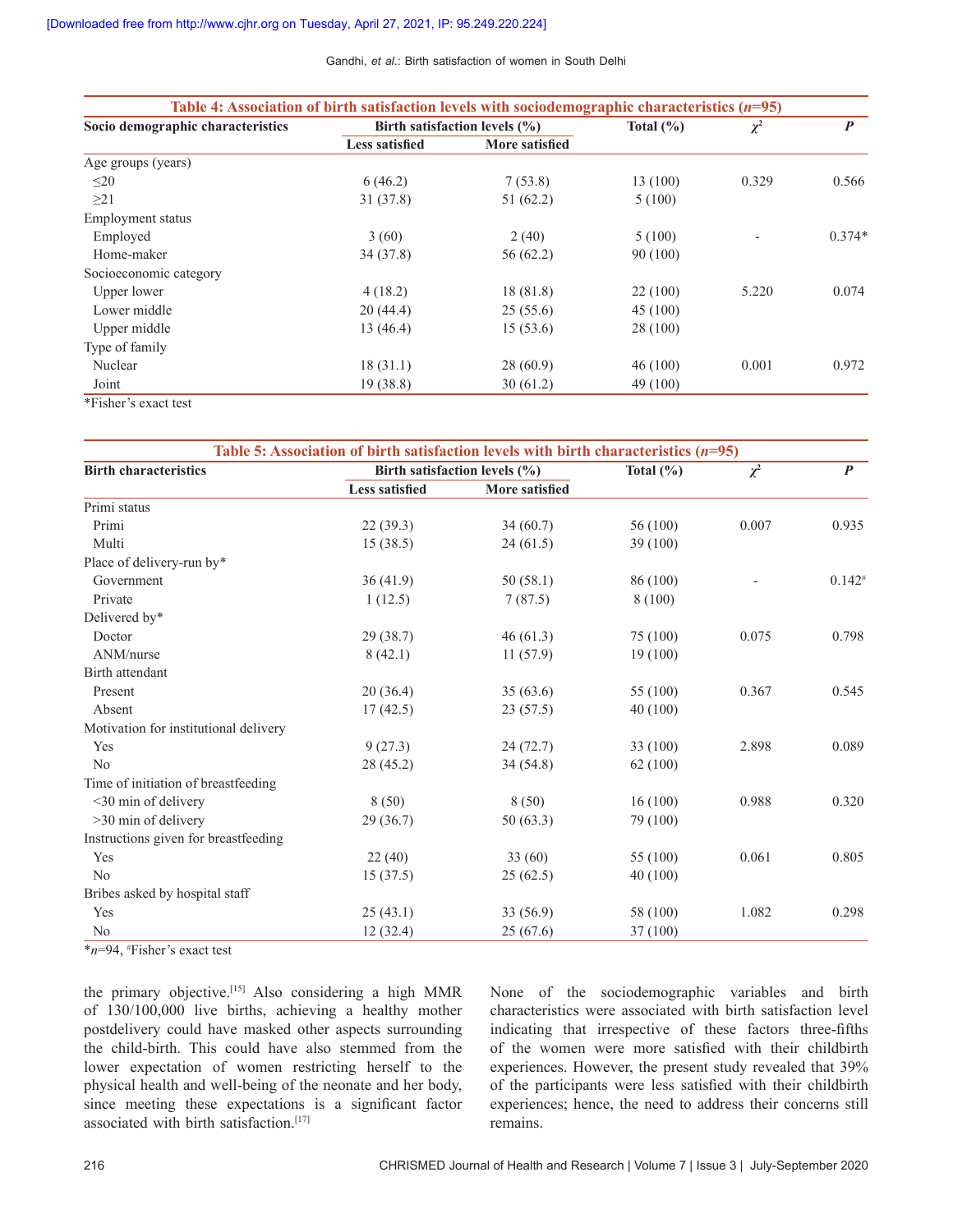Maternal age was not significantly associated with birth satisfaction which is not in line with the findings of Jafari *et al*. [18] However, Jha *et al.*, [8] Srivastava *et al.*, [19] who reported that birth satisfaction was positively associated with a higher age of mothers. Multiparous women scored significantly higher than primiparous women in the domain of expectations from the delivery, most probably as they already had a delivery experience and hence, their expectation levels might have been lesser than that of primipara, a finding similar to the studies from Nigeria and Srilanka.<sup>[19]</sup> However, parity had no bearing on the overall birth satisfaction levels in our study, similar to Jha *et al.*, [8] Jafari *et al.*<sup>[18]</sup> findings.

In the present study, the presence of birth attendant did not have a significant association with levels of birth satisfaction, which is in contrast to the findings brought out by Srivastava *et al.*[19] in their systematic review and a Brazilian study by Domingues *et al.*[15] where the presence of birth companions positively influenced birth satisfaction.

In the present study, there was a significant association between the person who conducted the delivery (Nurse/ANM vs. Doctor) and the postpartum care satisfaction but not associated with overall birth satisfaction. Srivastava *et al.*[19] revealed a positive association between the perceived competence of the service provider and birth satisfaction, in the studies reviewed by them. However, the designation of the provider elicited in our study is only an indirect measure of the competence of the care providers perceived by mothers.

Bribes were asked from 61.1% of our study participants. It adds to the out-of-pocket expenditure (OOPE). Sudhinaraset *et al.* in their study in Uttar Pradesh reported that  $24.2\%$  of the mothers were demanded bribes.<sup>[20]</sup> Issac *et al*. reported that bribes form the single major part in the OOPE incurred during delivery.[21] Bribes were to be paid for availing the services of ambulance during transit and to the staffs of the overcrowded hospitals so that a bed is allotted in the ante-natal and postnatal wards.[21,22] Studies reported the denial of care by the staff for not paying bribes.[20,23] Bribes and the ensuing high OOPE acts as an impeding factor against choosing institutional delivery.[22-25] The mothers who were demanded bribes by the hospital staff reported significantly less satisfaction in the domain of overall support received in our study. This is similar to the findings of previous studies, wherein bribes affected maternal satisfaction.[19,21]

In this study, we have quantified the birth satisfaction levels in Delhi using the validated tool. However, there is limited external validity as it was done in immunization clinics of two public health hospitals and cesarean deliveries were not included. In addition, recall bias cannot be ruled out as the women were interviewed weeks after the delivery.

### **Conclusion**

Although the overall satisfaction levels during parturition was not associated with any demographic or birth time events, demanding bribes, perceived competence of health-care providers by the mothers, and the motivation given by others were significantly associated with the individual domains of birth satisfaction such as postpartum care satisfaction, overall support received, information received and involvement in decision-making, hospital facilities, and intrapartum care. Hence, the motivation for institutional deliveries must be made sure by the ASHAs and ANMs at the health-care system level. Hospitals should publicly declare and implement zero tolerance for bribes in the care of mothers. They should ensure that the mothers and attendants are sensitized about the anti-bribe measures, with a proper channel for complaints and prompt action to control the menace of fleecing patients. Confidence building measures among the mothers over the competence of the paramedical staff to conduct the deliveries must be built, to increase the satisfaction levels. The above measures for improving the birth satisfaction levels will ultimately strengthen the patient-centered care envisaged in the National Health Policy of India.

## **Acknowledgment**

We would like to thank the  $6<sup>th</sup>$  semester MBBS students, Mr. Pathak MSW and Mrs. Anita, the Health Educator, who helped in the data collection. We express our sincere thanks to the Medical officer in‑charge of Fatehpur beri and the Head of the Pediatric Department, Safdarjung hospital, who gave us necessary permission to conduct the study in the immunization clinics.

#### **Financial support and sponsorship**

Nil.

#### **Conflicts of interest**

There are no conflicts of interest.

#### **References**

- 1. World Health Organization. Prevention and Elimination of Disrespect and Abuse During Childbirth [Press Release]. World Health Organization; 2014. Available from: http://www.who.int/ reproductivehealth/topics/maternal\_perinatal/statement‑childbirth/ en/. [Last accessed on 2018 Oct 02].
- 2. Hodin S. Respectful Maternity Care: A Basic Human Right; 2017. Available from: https://www.mhtf.org/2017/04/11/ respectful-maternity-care-a-basic-human-right/. [Last accessed on 2018 Oct 02].
- 3. Hollins Martin CJ, Martin CR. A survey of women's birth experiences in Scotland using the Birth Satisfaction Scale (BSS). Eur J Pers Cent Healthc 2015;3:478.
- 4. Devasenapathy N, George MS, Ghosh Jerath S, Singh A, Negandhi H, Alagh G, *et al.* Why women choose to give birth at home: A situational analysis from urban slums of Delhi. BMJ Open 2014;4:e004401.
- 5. National Family Health Survey 2015‑16, Indian Institute of